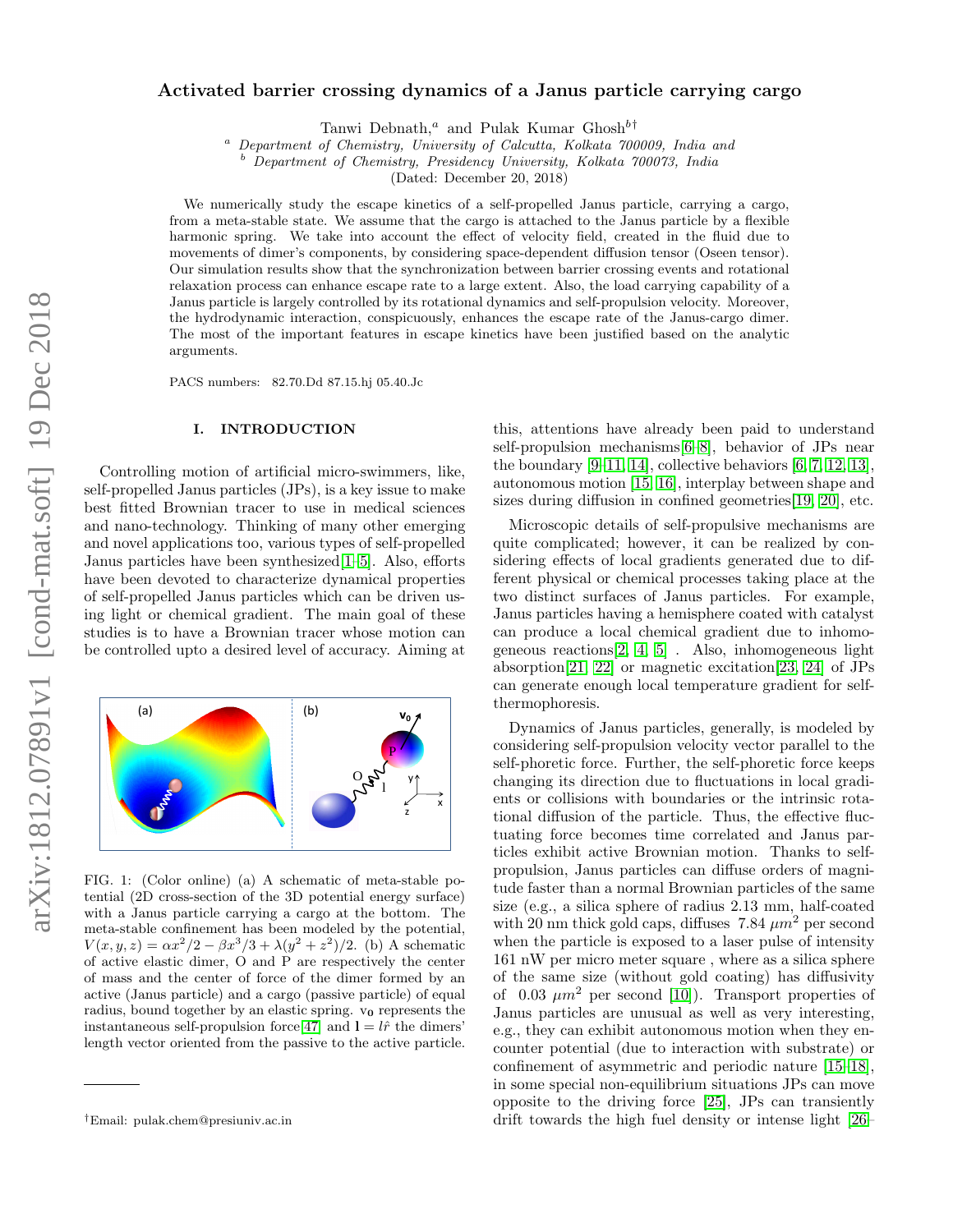[29\]](#page-9-10). All these features fascinate researchers to learn more precisely about motion of the particle so that they can be used in targeted drug delivery and other purposes in medical sciences.

To go forward to materialize the idea of using JPs as a drag carrier, in our previous study [\[30\]](#page-9-11) we explored some relevant issues in diffusion of Janus particles carrying a cargo in a shear flow. In this paper, we explore escape kinetics of a Janus particle carrying a load from an energetic trap modelled by a meta-stable potential. It is likely that a diffusing Janus particle on a surface of material encounters many local barriers that may appear in a periodic or random manner. Moreover, the barrier height may be large or small with respect to the thermal energy. Therefore, in the context of drug delivery using JPs, it is desirable to have detailed knowledge about their escape kinetics from local minima.

Our objective of the paper is twofold. First, we intend to realize how escape rate is affected by the attached cargo, both, in the presence and the absence of hydrodynamic interaction (HI). Our second objective is to comprehend interplay between rotational dynamics, self-propulsion velocity and hydrodynamic interactions so that the parameter regime for better load carrying efficiency can easily be recognized. To this purpose, we numerically simulate Langevin dynamics of a Janus-cargo composite system to obtain escape rate as a function of key system parameters which could be tuned in experiments. Prototype dimer systems comprised of two JPs [\[31\]](#page-9-12) or one JP and one passive particle[\[32\]](#page-9-13), have already been synthesized to study their diffusion properties. Thus, our simulation results could be potentially important to guide experimentalist for suitably tailoring JPs as well as attached cargoes and assigning desired self-propulsive properties.

The outlay of the paper is as follows. In Sec. 2 we set up a model for the dimer Brownian dynamics that we implement in our numerical simulation code. New results without and with hydrodynamic interaction have been reported in Sec. 3.1 and 3.2, respectively. Also, an overdamped rigid-dimer approximation of the model has been introduced in the beginning of the Sec. 3.1. In Sec. 4, we conclude our study.

### II. MODEL

We consider a self-propelled JP attached to a cargo (by chemical bonding) is diffusing in a three-dimensional (3D) cavity. The cavity is an energetic trap with potential energy (as shown in the Fig.1),

$$
V(x, y, z) = \alpha x^2/2 - \beta x^3/3 + \lambda (y^2 + z^2)/2.
$$
 (1)

The parameters  $\alpha$ ,  $\beta$ , and  $\lambda$  determine center, depth and width of the cavity. The dimer experiences a meta-stable potential, with a barrier,

$$
\Delta V_0 = \alpha^3 / 6\beta^2, \tag{2}
$$

while it moves along x-axis. On the other hand, its movement along y and z directions is limited by harmonic potential well. Both, the JP and the cargo are of spherical shape with radius a. We model the chemical bonding between two components in the Janus-Cargo dimer by a flexible harmonic spring with equilibrium bond length l. The interaction energy between the cargo and JP is,  $V_s(r_i, r_j) = (k/2)(l - r_{ij})^2$ , where, k is the measure of the coupling strength between two units of the dimer.

In the overdamped limit, the displacement equations for two components of the dimer can be described as [\[33\]](#page-9-14),

<span id="page-1-1"></span>
$$
r_i(t + \Delta t) = r_i(t) + \sum_j \frac{\partial D_{ij}}{\partial r_j} \Delta t + \sum_j \frac{D_{ij} v_j}{D_0} \Delta t + \eta_i(\Delta t)(3)
$$

where  $r_i$  (with Cartesian components  $(x_i, y_i, z_i)$ , and  $i = 1, 2$  denotes the position of the i-th component's center of mass. The subscripts,  $i = 1$  and 2, correspond the active (Janus particle) and the cargo (passive particle) components, respectively. The drift velocity experienced by the Janus particles  $(v_1)$  and the cargo  $(v_2)$  is,

$$
\mathbf{v}_i = -\nabla_i V_s(r_i, r_j) / \gamma - \nabla_i V(r_i) / \gamma + \delta_{i1} \mathbf{v}_0. \tag{4}
$$

The first two terms of this equation arise due to harmonic interaction between two components of the dimer and substrate potential, respectively. The last term,  $v_0$  is the self-propelled velocity which acts only on the active component of the dimer. As the self-propulsion directed to the certain symmetry axis of the Janus component, its direction with respect to the laboratory axis changes randomly due to the rotational diffusion. Its orientation fluctuation is governed by,

<span id="page-1-0"></span>
$$
\dot{\hat{\mathbf{p}}} = \hat{\mathbf{p}} \times \boldsymbol{\xi}(t),\tag{5}
$$

but its modulus,  $v_0$ , is fixed.  $\hat{\mathbf{p}}$  is the relevant unit vector and the three Cartesian components of the Gaussian noise  $\xi(t)$  are independent, zero-mean valued, and delta-correlated with variance  $\langle \xi_i(\Delta t)^2 \rangle = 2D_r\Delta t$ . The raotational diffusion constant,  $D<sub>r</sub>$  dictates the time decay of the **p** autocorrelation function [\[5\]](#page-8-1),  $\langle p_q(t)p_{q'}(0) \rangle =$  $(1/3)\delta_{qq'} \exp[-2D_r|t]$ . It should be noted that rotational relaxation of self-propulsion is coupled to the dimer's rotations. In the rigid dimer limit, Eq.[\(5\)](#page-1-0) is compatible with realistic situations when self-propulsion torque is zero (see Fig.2, detailed discussions are in the sec. 3.1)

When mass and size of the segments of a dimer are larger than the surrounding solvent molecules, the host solvent mediated hydrodynamic interactions come into dynamics in a significant way. The moving JP ( or cargo) creates a velocity field which in turn affect the dynamics of the cargo (or JP). The effects of the hydrodynamic interaction enter into the dynamics through diffusion tensor in the equation [\(3\)](#page-1-1). The diffusion tensor is a nonlinear function of the instantaneous position of the all particles in the system. For a system of spherical particles it is possible to express diffusion tensor as a power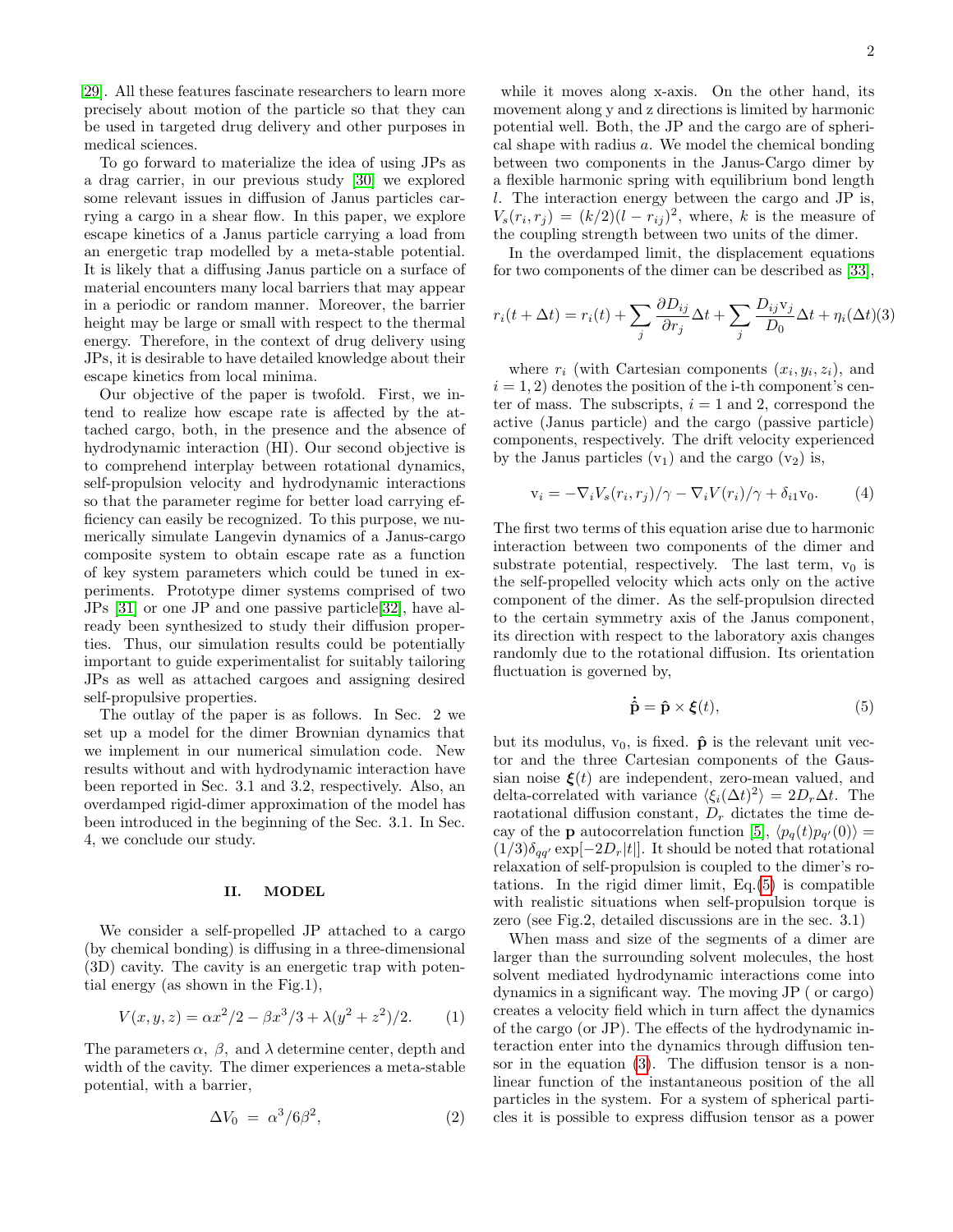series of inter-particle distances. In lowest order approximation the diffusion tensor corresponds to an Oseen tensor, (and in the next to lowest order approximation is a Rotne-Prager tensor ). However, in the present problem, the diffusion of the dimer is led by the self-propulsive force acting upon the JP, while both monomers are subjected to a viscous drag. The self-propulsion mechanism (e.g., self-phoretic) may generate a short-range hydrodynamic backflow in the viscous suspension fluid [\[42\]](#page-9-15), which may result in an additional pair interaction between the monomers [\[40,](#page-9-16) [41\]](#page-9-17). However, at low Reynolds numbers, as the active swimmer tows its cargo, it generates a laminar flow that tends to align the dimer's axis parallel to the propulsion force, with the PP trailing the JP. It is known [\[42–](#page-9-15)[44\]](#page-9-18) that the dipolar hydrodynamic interactions associated with the swimmer's propulsion mechanism decay faster with the distance than the perturbation due to the laminar flow caused by its steady translation. Therefore, the average tower-cargo distance can be conveniently chosen, so as to ignore the short-range hydrodynamic interaction between them with respect to the long-range hydrodynamic effects on their viscous drag.

We consider Oseen tensor, for the present problem, it is a  $(2 \times 2)$  block component of  $(6 \times 6)$  matrix of the following form,

<span id="page-2-0"></span>
$$
D_{ij} = D_0 I \delta_{ij} + \frac{3D_0 a}{4r_{ij}} \left( I + \bar{r}_{ij} \bar{r}_{ij} / r_{ij}^2 \right)
$$
 (6)

The last term,  $\eta_i(\Delta t)$ , in the eq[\(3\)](#page-1-1), is a zero mean, Gaussially distributed random number with variance  $\langle \eta_i(\Delta t) \eta_j(\Delta t) \rangle = 2D_{ij}^0 \Delta t$ . We refer[\[33\]](#page-9-14) for detail about generation of the random number  $\eta_i(\Delta t)$  in case of simulation.

The mechanisms of the translational and rotational diffusion may not be the same and therefore  $D_0$ ,  $v_0$ , and rotational relaxation time  $\tau_r$  can be treated as independent model parameters. Finding analytic solution of the coupled Eqs.(3-5) to obtain an expression for escape rate of the dimer from an energetic cavity is a formidable task. To accomplish our goal, we numerically solve[\[45\]](#page-9-19) Eqs.(3-5) to estimate the mean exit time  $(T_{\text{MET}})$  of the active-passive dimer. The mean exit time is defined as an average time the dimer takes to exit the energetic trap starting from a random initial position around the bottom of the potential well. We also assume that the dimer axis and propulsive force may have any orientation at the starting point of the simulation trajectories. All the results (presented in the Figs. 3-5) are obtained by ensemble averaging over  $10^4 - 10^6$  trajectories depending upon the values of parameters. We choose times in seconds and lengths in microns.

### III. ESCAPE KINETICS OF A JANUS PARTICLE CARRYING A CARGO

As the escape kinetics of a Janus-cargo dimer from an energetic cavity is a challenging one to study analytically,



FIG. 2: (Color online) Schematics of three configurations of Janus-Cargo composite system.

we paid effort to explain our most of the simulation data in the framework of rigid dimer approximation. The rigid dimer limit is equivalent to the non-Gaussian noise driven Brownian system as the self-propulsion force in case of Janus particles is distributed as,  $P(\mathbf{v}_x) = 1/\pi \sqrt{\mathbf{v}_0^2 - \mathbf{v}^2_x}$ , where  $v_x$  is the x-component of  $v_0$ . Thinking of difficulties in handling the escape problem with non-Gaussian noise, we focus on the limiting situations where problem can be simplified considerably to have analytic estimates of the mean exit time. The limiting cases arise depending upon the relative amplitudes of the three relevant time scales: (i)  $\tau_k$  – time to retain the equilibrium configuration when a particle is slightly displaced from the bottom of the potential well, (ii)  $T_{MET}^0$  – exit time from the meta-stable state in the absence of the self-propulsion and (iii)  $\tau_r$  – the rotational relaxation time. To this end, our study focuses on the parameter regime where the restoring force of the spring joining the components of Janus-cargo dimer is much stronger than the any relevant force in the dynamics. Based on the rigid dimer model, we analyze our simulation results, both, in the presence and absence of hydrodynamic interaction. In the Fig. 3–6 we present our key results which capture all important features of the escape kinetics.

### A. Mean exit time in the absence of hydrodynamic interactions

Lets start with a relatively simple situation, the escape kinetics of Janus-cargo dimer in the absence of hydrodynamic interaction. To understand the interplay between time scales, we simulate  $T_{MET}$  as function of rotational relaxation time with varying self-propulsion strength. As depicted in the Fig.  $3(a)$ , in the Kramers' regime the average escape time is independent of the rotational dynamics in the asymptotic limits,  $\tau_r \to 0$  and  $\infty$ . In the intermediate regime, all the plots passes through a flat minimum. The position of the minimum is quite insensitive to the self-propulsion velocity. On the other hand, beyond the Kramers regime, where self-propulsion can make barrier flat, different features emerge. For the large rotational relaxation time, the mean exit time grows linearly with  $\tau_r$  and the position of the minima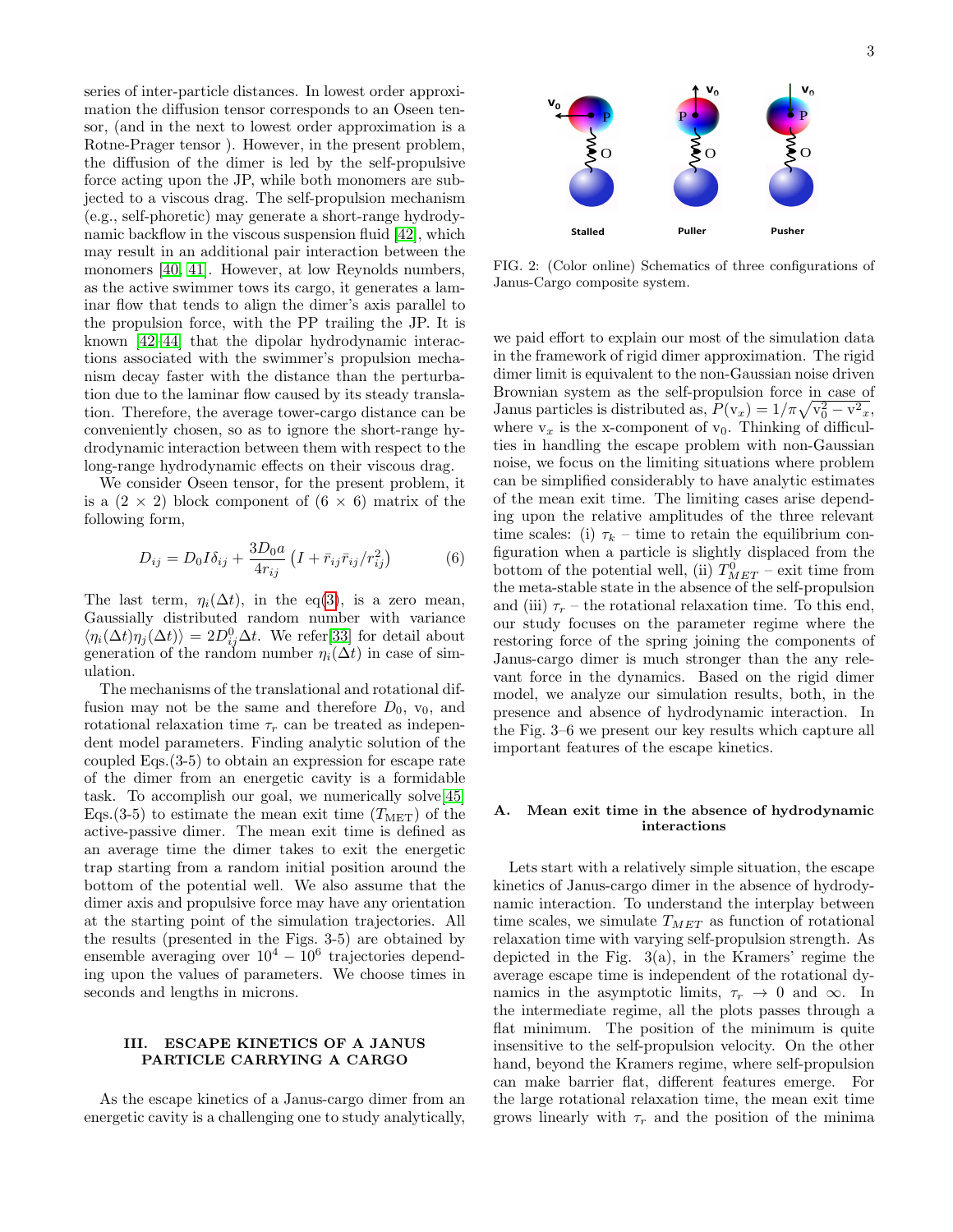

FIG. 3: (Color online) (a) Mean exit time  $(T_{MET})$  as a function of rotational relaxation time for different values of self-propulsion velocity shown in the legends. Symbols and solid lines represents simulation of Eq.[\(3\)](#page-1-1) and Eq.[\(7\)](#page-3-0), respectively. Dotted lines for small  $\tau_r$  are the estimation based on the Eq.[\(12\)](#page-4-0). Parameter set used in simulation:  $D_0 = 0.04$ ,  $l = 0.1$ ,  $\alpha = \beta = 1$ ,  $\lambda = 5$ ,  $k = 20$  and  $\alpha =$ 0 (without hydrodynamic interaction). Inset:  $T_{MET}$  vs  $\tau_r$ to examine validity of the rigid dimer approximation. Parameters are the same as main figure, except  $v_0 = 0.12$  and the values of the spring constant are displayed in the legends. (b)  $T_{MET}$  vs  $\tau_r$  for large self-propulsion (comparable or larger than the barrier height  $\Delta\tilde{V}$ . Parameters used here are same as the Fig.3(a). Here the black dotted-line represents linear growth of  $T_{MET}$  with  $\tau_r$  as per Eq.[\(16\)](#page-5-0)

in  $T_{MET}$  versus  $\tau_r$  linearly shift with self-propulsion strength [see Fig.3(b)]. To realize these interesting behaviors, we concentrate on the parameter regime where spring constant(k) is strong enough to sustain thermal fluctuations, self-propulsion and other relevant forces without appreciable change of the bond length. Thus, one can consider a fixed dimer length, l.

Rigid dimer model — To set up the Langevin equation for the composite system under the rigid dimer approximation, we refer sketch in the Fig.1b. The center of force, P, and the center of mass  $(c.m.)$ , O, are rest on the dimer axis. When the two monomers are identical, the modulus of the propulsion velocity  $v_0$  of the JP is related to the modulus of propulsion velocity on the composit system as,  $v_d = v_0/2$ . Moreover, under the action



FIG. 4: (Color online)  $T_r (\equiv T_{MET}/T_S)$  versus  $\tau_r$  for different self-propulsion velocity shown in the legends. Other parameters:  $D_0 = 0.04$ ,  $l = 0.1$ ,  $\alpha = \beta = 1$ ,  $\lambda = 5$ ,  $k = 20$ , and  $a =$ 0 (without hydrodynamic interaction). The red horizontal ar-row is a theoretical estimation based on Eq.[\(18\)](#page-6-0) for  $\tau \to 0$ .

of self-propulsion force the dimer experiences the torque,  $\tau_p = (l/2)\hat{\mathbf{r}} \times \mathbf{v}_0$ , which tends to rotate the composite system around its center of mass. The thermal noises independently act to the two interacting components of the dimer. In the absence of hydrodynamic interaction due to the laminar flow around the two spheres, i.e.,  $a = 0$ , total six independent translational noise components  $\eta_i(t)$ act on the rigid dimer through a translational noise [\[34\]](#page-9-20), √  $\eta_t(t)/\sqrt{2}$ , and a fluctuating torque  $\tau_\eta = (l/2)\hat{\mathbf{r}} \times \eta_\tau(t)$ . Here, the components of  $\eta_t(t)$  and  $\eta_\tau(t)$  follow the same statistics as the  $\eta_i(t)$  of Eq. [\(5\)](#page-1-0). It should be noted that the random forces,  $\eta_i(t)$ , acting on a single monomer, cause a translational velocity  $\eta_i(t)/2$  of the entire dimer; moreover, adding two independent  $\eta_i(t)$  oriented along the same axis is statistically equivalent to replace them with another noise of twice variance and identical statistics [\[34\]](#page-9-20).

Based on the above analysis, the motion of center of mass,  $O$ , can be described by a 3D Langevin equation,

<span id="page-3-0"></span>
$$
\dot{\mathbf{r}}_O = -\nabla V_{cm} + \mathbf{v}_d + \sqrt{D_d} \,\boldsymbol{\xi}(t),\tag{7}
$$

where  $r_O$  is the coordinate of the center of mass with Cartesian components  $\{x_O, y_O, z_O\}$  and orientation fluctuations of self-propelled velocity in the composite system,  $v_d$ , is entangled with rotational motion of the dimer. In our model, the Janus particle's c.m. coincides with the center of the self-propulsion force. But, when a cargo is attached to the JP, the center of force lies apart from the c.m. (see Fig.1(b)). Thus, a self-propulsion torque  $(\tau_p)$  enters into the dynamics. Following discussions in the previous paragraph, the orientation of dimer axis  $(\hat{r})$  evolves in time as,

<span id="page-3-1"></span>
$$
\dot{\hat{r}} = \frac{l}{2} \left( \hat{r} \times \mathbf{v}_0 + \hat{r} \times \eta_\tau \right),\tag{8}
$$

 $v_0$  itself can change due to rotational motion of the dimer around its own axis. The contribution of the first term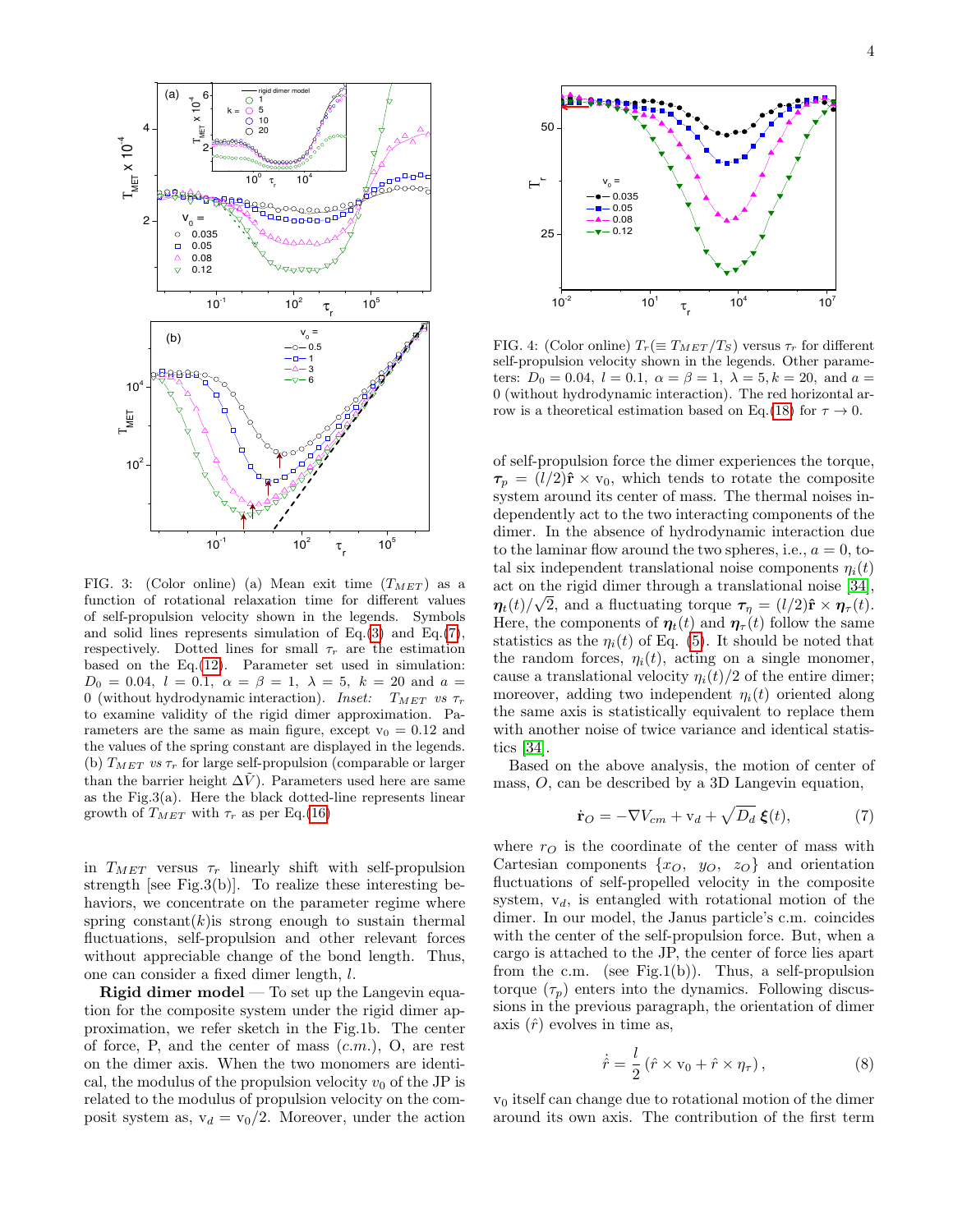(self-propulsion torque,  $\tau_p$ ) in Eq.[\(8\)](#page-3-1) depends on the configuration of the composite system. For an analysis in detail about controlling factor of rotation motion, let's consider three configuration shown in the Fig. 2. The stalled configuration, corresponds to the situation when self-propulsion acts perpendicular to the dimer axis, has maximum amplitude of self-propulsion torque  $(\tau_n)$ . In general, the self-propulsion is much stronger than the thermal fluctuations, thus,  $\tau_{\eta}$  can safely be ignored in this case. On the other hand, for puller and pusher configurations (angle between  $\hat{r}$  and  $v_0$  are, 0 and  $\pi$ , respectively)  $\tau_p = 0$  and dimer rotation is solely determined by  $\tau_{\eta}$ . In such situation,  $\mathbf{v}_{d}$  fluctuations can be described by the Eq. [\(5\)](#page-1-0). It should be noted that, even in pusher or puller configurations, rotational diffusion of the JP-cargo system is different from the passive dimer system of the same size. This is likely to happen due to fluctuation of self-propelled velocity owing to spatial fluctuations of fuel density or light intensity, depending upon the selfpropulsion mechanism. Thus, relaxation time of  $v_d$  can be considered as a free model parameter and related to dimer's rotation,

$$
\langle \hat{r}(t)\hat{r}(0)\rangle = \langle v_{\mathbf{d}}(\mathbf{t})v_{\mathbf{d}}(\mathbf{0})\rangle / \langle v_{\mathbf{d}}^2(0)\rangle \tag{9}
$$

Further, the Eq.[\(8\)](#page-3-1) assumes c.m. of the dimer rests at  $l/2$ . However, the c.m. and hence the amplitude of torques  $(\tau_{\eta}$  and  $\tau_{p})$  may differ when cargo and JP are of different masses. For the sake of simplicity, our model considers cargo and JP are of the same size and mass. This offers us a simplified form of potential energy in terms of c.m. and relative distance between two components.

The Cartesian components of the Gaussian noise  $\xi(t)$ , in Eq.[\(7\)](#page-3-0), have mean  $\langle \xi_i(t) \rangle = 0$  and correlation functions  $\langle \xi_i(t)\xi_j(0)\rangle = 2\delta_{ij}\delta(t)$ . As discussed above, for point like monomers with  $a = 0$ ,  $D_d = D_0/2$ . The potential energy,  $V_{cm}$ , in the dynamics of the centre of mass is given by,

<span id="page-4-1"></span>
$$
V_{cm} = \frac{1}{2} \left\{ \alpha x_O^2 + \lambda \left( y_O^2 + z_O^2 \right) \right\} - \beta \left( \frac{x_O^3}{3} + \frac{d_x^2 x_O}{4} \right),\tag{10}
$$

It is similar to the substrate potential  $V(x, y, z)$  experienced by the component of the dimer, but modified by an extra term,  $d_x^2x_O/4$ . Where,  $d_x = x_2 - x_1$ , is the x-component of separation between two monomers. It can safely be assumed one third of the equilibrium bond length l. Moreover,  $d_x$  becomes equal to l when potential energy surface is very stiff along y and z direction, i.e.,  $k \gg \lambda \gg \alpha$ . In this situation, the dimer preferably gets oriented along x-direction with a fixed bond length rest at its equilibrium value.

Based on the rigid dimer model, the diffusion properties of the active-passive composite system are detailed in Ref. [\[30,](#page-9-11) [35\]](#page-9-21). For the sake of simplicity, if suffices to recall here that the noise strength  $D<sub>r</sub>$  plays the role of an orientational diffusion constant, whose inverse,  $\tau_r$ , quantifies the temporal persistency of the isotropic Brownian motion of the dimer's center of mass. To check validity

of the rigid dimer approximation, we compare simulation results produced from Eq.  $(7)$  with Eq. $(3)$ . It is apparent from Fig.3a (inset), as soon as the spring constant grows stronger, the rigid dimer model appears as a good approximation. In Fig.3a and 3b, we depict variation of mean exit time as a function of  $\tau_r$  for the Kramer's regime and beyond it, respectively. To analyze simulation results, we separately focus on the three regimes of the rotational relaxation time.

**Fast rotational relaxation**  $-$  When the rotational relaxation time is much faster than the other relevant time scales,  $T_{MET}^0$  and  $\tau_k$ , the effect of self-propulsion amounts to enhancement of diffusivity with a modified temperature  $T_{eff}$ . Such situation is equivalent to passive particle's activated barrier crossing dynamics with an effective temperature [\[36,](#page-9-22) [37\]](#page-9-23),

<span id="page-4-2"></span>
$$
T_{eff} = T \left[ 1 + v_d^2 \tau_r / 2D_d \left( \tilde{\alpha} \tau_r + 1 \right) \right]. \tag{11}
$$

Where,  $\tilde{\alpha} = \alpha/\gamma$ , determines the amplitude of drift velocity a particle experiences when slightly lifted from the bottom of the meta-stable potential. Thus, the mean exit time can be expressed as [\[38,](#page-9-24) [39\]](#page-9-25),

<span id="page-4-0"></span>
$$
T_{MET} = \frac{2\pi}{\omega_t \omega_b} \exp\left[\frac{\Delta \tilde{V}}{k_B T_{eff}}\right]
$$
 (12)

where,  $\omega_t$  and  $\omega_b$  are the frequencies at the barrier top and bottom of the meta-stable potential [\(10\)](#page-4-1), respectively. The barrier height of the same potential can be approximated as,  $\Delta V \approx \Delta V_0 - \beta d_x^2 x_m / 4$ , where  $x_m$ is the position of barrier top. The Eq. [\(12\)](#page-4-0) corroborates our simulation results. For a sake of comparison, our estimates from Eq.[\(12\)](#page-4-0) have been displayed by dotted lines in Fig.3a. It is apparent from, both, the figures and the equation, when  $\tau_r$  tends to zero,  $T_{MET}$ becomes insensitive to the rotational dynamics and approaches to  $T_{MET}^0$ . On increasing relaxation time, the effect of self-propulsion appears noticeable as soon as,  $\tau_r \geq 2D_d/(v_d^2 - 2D_d\tilde{\alpha})$ . Due to enhancement of effective temperature, the mean exit time first decreases with  $\tau_r$ , then grows almost linearly passing through a minimum. This behavior cannot be explained based on  $Eq(12)$  $Eq(12)$  as it looses its validity as soon as the rotational time scale approaches to  $\tau_k$  or  $T_{MET}^0$ .

Very slow rotational relaxation — We now consider the situation when the rotational relaxation time is much larger than any relevant time scale in the system. In this regime two apparently distinguishable behaviors are observed. Firstly, up to a certain self-propulsion strength, the mean exit time reaches to a saturation limit at large  $\tau_r$ . The asymptotic value depends on the  $v_0$ . Secondly, for large  $v_0$ , when the perturbation amplitude due to self-propulsion is comparable to the barrier height of the unperturbed system, the mean exit time linearly grows with  $\tau_r$ . To understand this feature we resort to the fixed angle approximation[\[36\]](#page-9-22). It assumes, in the large  $\tau_r$  limit, the escaping particle experiences a con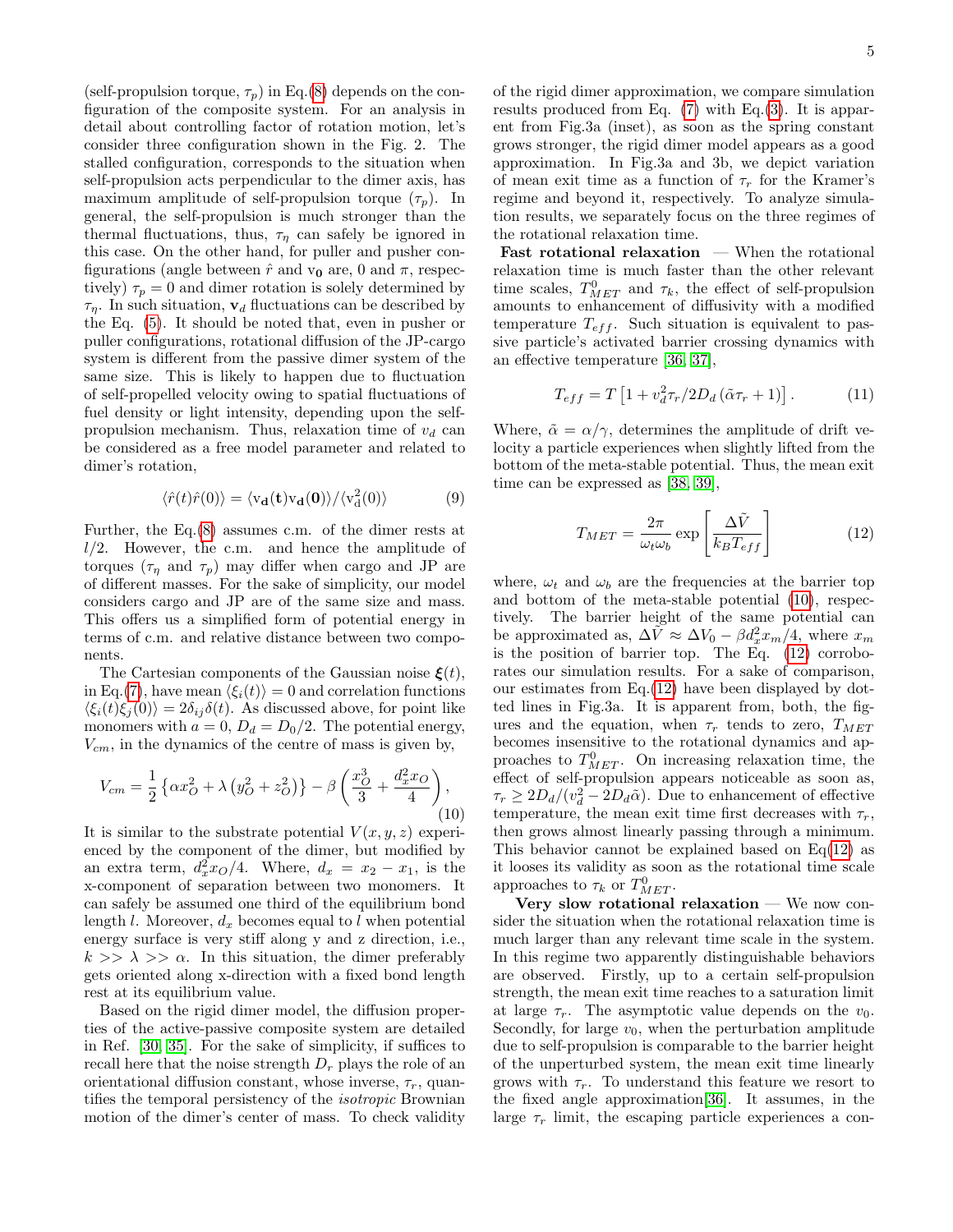stant potential,

<span id="page-5-2"></span>
$$
U(x_O, \theta) = V_{cm}(x_O) - v_d \gamma x_O \cos \theta, \qquad (13)
$$

with a parametric dependence on the direction of selfpropulsion,  $\theta$ . Based on the conventional flux over population method,  $T_{MET}$  can be expressed as a function of θ,

<span id="page-5-1"></span>
$$
\tilde{T}(\theta) = \frac{2\pi}{\sqrt{|U''(x_{t'})||U''(x_{b'})|}} \exp\left[\frac{U(x_{t'}) - U(x_{b'})}{k_b T}\right] (14)
$$

Where,  $x_{t'}$  and  $x_{b'}$  are the top and bottom of the effective potential,  $U(x_o, \theta)$ . Note that the Kramer's like rate equation $(14)$  is valid only when the perturbation in potential due to self-propulsion much smaller than the barrier height of the unperturbed system, i.e.,  $v_0 \gamma (x_{t'} - x_{b'}) \ll \Delta V_0$ . The final rate expression can be obtained by taking average over  $\theta$  (with an uniform distribution over the range 0 to  $2\pi$ ).

$$
T_{MET} = \langle \tilde{T}(\theta) \rangle \tag{15}
$$

To help interpret simulation results, we define two more exit times corresponding to the tilting of the potential to the left and right. The self-propulsion may assist (hinder) the exit process by setting lower,  $V_-,$  (higher,  $V_+,$ ) potential barrier. Let us consider,  $T_+$  and  $T_-$  are the mean exit time of the trajectories who encounter higher and lower barriers, respectively. Quantitatively, they can be defined as average value of  $T(\theta)$  over the range  $-\pi/2$ to  $\pi/2$  and  $\pi/2$  to  $3\pi/2$ , respectively. It is evident from Eq.[\(13](#page-5-2) - [14\)](#page-5-1) that  $T_+$  is an increasing, while  $T_-\$  is a decaying function of  $v_0$ . As soon as  $T_+$  approaches to  $\tau_r$ , the path with higher barrier starts becoming inefficient in barrier crossing process. Thus,  $T_{MET}$  increases with v<sub>0</sub>. When,  $T_+$  grows quite larger than  $\tau_r$ , only in the interlude having lower barrier, the particle can escape the trap. Thus,  $v_0$  dependence in  $T_{MET}$  appears through  $T_-.$ Hence,  $T_{MET}$  suppresses with modulus of propulsion velocity and turn out to be insensitive of  $v_0$  for  $T_-\ll \tau_r$ .

On the other hand, for quite a large  $v_0$  (beyond the Kramers' regime, see Fig.3(b)) and  $T_{+} > \tau_{r}$ , the average exit time grows linearly with  $\tau_r$ . This is due to the fact that in a large fraction of the trajectories, the Janus swimmers need to wait for acquiring propulsion in the appropriate direction (by rotation motion) to move towards the basin. On an average, 50% trajectories start with initial x-component velocity negative and the rest have positive direction. If propulsion is large, the half of the trajectories with initial propulsion direction  $\theta = \pi/2$  to  $3\pi/2$ exit in two steps: first, the particles diffuse to acquire positive x-component of propulsion velocity. Required time for this is,  $\pi^2/12D_r$ . In the second step, the particles move to the absorbing point with average velocity  $2v<sub>d</sub>/\pi$ . Thus, the rate determining 50% trajectories have average exit time,  $\pi^2/12D_r + \pi |x_m - x_a|/2v_d$ . Taking into account exit time of another 50% trajectories,

<span id="page-5-0"></span>
$$
T_{MET} = \pi^2 \tau_r / 24 + \pi |x_m - x_a| / 2v_d \tag{16}
$$

For large  $v_d$  and  $\tau_r \to \infty$ , the second term of the above equation is insignificant. Simulation results in Fig. 2b corroborate well with the above estimation (shown by dashed lines).

Intermediate regime of rotational relaxation time — The most interesting features are observed in escape kinetics when the rotation relaxation time is of the order of  $T_{MET}^0$ . This regime cannot be realized by neither adiabatic approximation nor white noise approximation. Recall that for very fast rotational relaxation, the fluctuations of effective barrier height due to self-propulsion are average out in the time scale of the order of  $T_{MET}^0$ . In the opposite limit,  $\tau_r \gg T_{MET}^0$ , particles need to wait until the direction of propulsion force gets reversed by rotational diffusion. In the intermediate regime, a synchronization between thermal noise-induced (or propulsion driven) hopping and rotational relaxation is manifested by a resonance like behavior in  $T_{MET}$  versus  $\tau_r$  (see Fig.3 ). This type of resonance phenomena is known as resonant activation[\[46\]](#page-9-26) in literature. The position of the minima in the Fig.3a and Fig.3b, can be understood with some simple arguments. First, we consider the limit when perturbation due to self-propulsion is larger than  $\Delta V_0$ , i.e. beyond the Kramer's regime. In such situation, the particles can cross the barrier only when self-propulsion is directed in the range,  $\theta = -\pi/2$  to  $+\pi/2$ . As soon as the particle acquires suitable direction, it drifts toward the absorbing point  $(x_a)$  with an average velocity,  $2v_d/\pi - \bar{v}_d$ . Thus, a perfect synchronization between rotational dynamics and escape process requires,

<span id="page-5-3"></span>
$$
(\tau_r)_m = \frac{\pi |x_m - x_a|}{2v_d - \pi \bar{v}_d} \tag{17}
$$

Where,  $\bar{v}_d$  is the thermal average drift speed in the potential valley in between top and bottom of the unperturbed system. For a harmonic potential well,  $\bar{v}_d = \langle \alpha x / \gamma \rangle \approx$  $\sqrt{2k_BT\alpha/\pi\gamma^2}$ . Based on the equation[\(17\)](#page-5-3) positions of the minima can be predicted for  $v_0 \gg \bar{v}_d$ . The predicted values are in accord with simulation data (indicated by vertical arrows in Fig.3b). In the weak self-propulsion limit,  $v_0 \gamma (x_t - x_b) \ll \Delta V_0$  the depth of the minima in  $\tau_r$  vs  $T_{MET}$  diminishes and the resonance becomes feeble (even disappears). It appears from the simulation results that the synchronization between rotational dynamics and fluctuation-induced barrier crossing event is perfect when  $\tau_r$  approaches to lowest estimated escape rate as per the equation [\(14\)](#page-5-1). It corresponds to one of the most probable value of the self-propulsion.

Effects of load in the escape kinetics  $-$  We conclude this section with an analysis of load carrying capability of Janus particles as a function of rotational relaxation time. To this purpose we simulate the ratio,  $T_r = T_{MET}/T_S$ as a function of  $\tau_r$  with varying self-propelled velocity. Where,  $T<sub>S</sub>$  is the mean escape time of a single JP without cargo. The inverse of  $T_r$  can be treated as a quantifier of load carrying capability of the JP. Figure 3 shows that both the asymptotic limits reach a constant value which is independent of  $v_0$ . There is an intermediate regime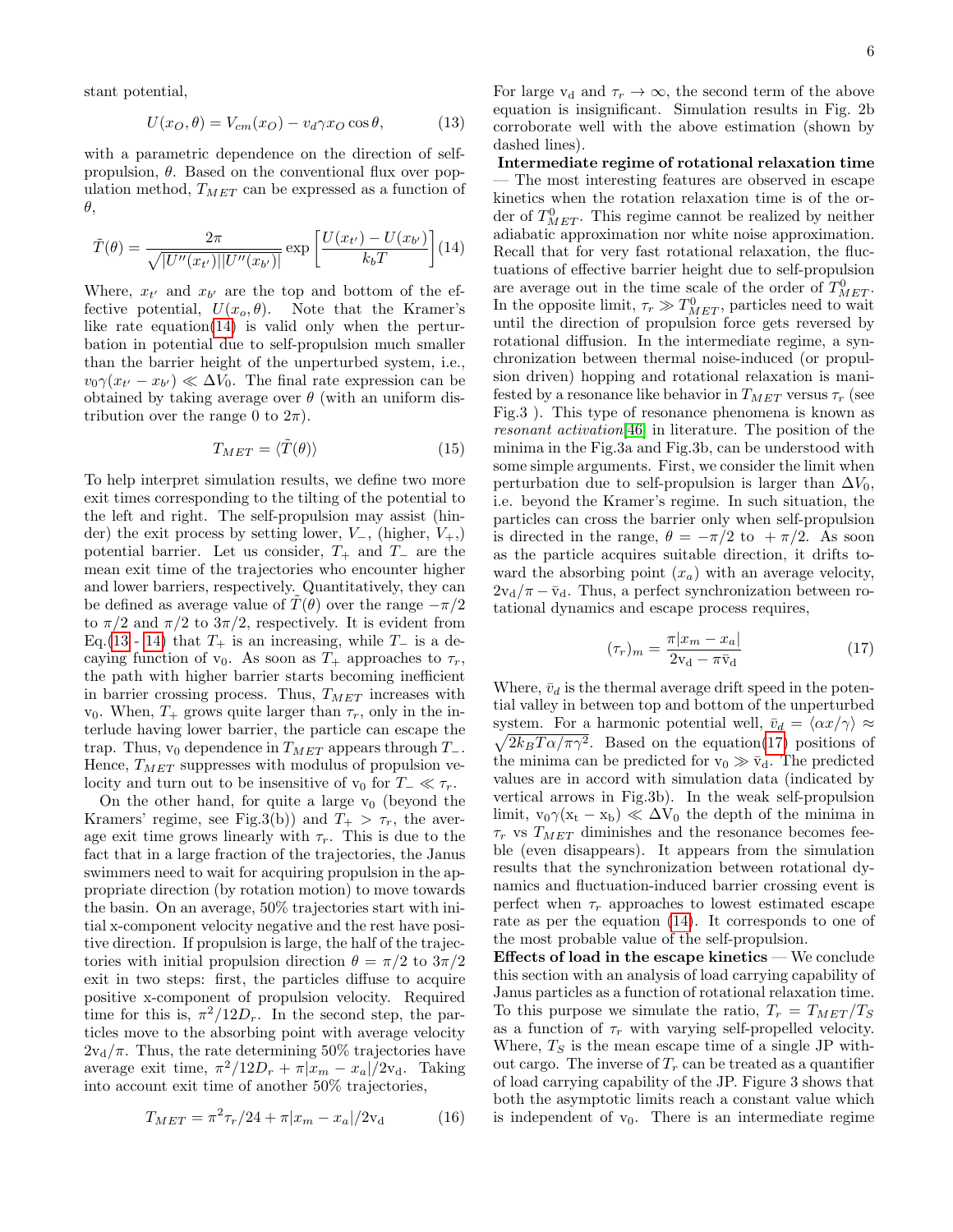of  $\tau_r$  where the ratio attends its reaches. Noticeably, the position of the minimum is independent of the propulsion velocity. We recall the  $Eq.(11)$  $Eq.(11)$  to explain the features of Fig.4 at very short  $\tau_r$ . Simplifications of the estimate based on the assumption of effective temperature produces,

<span id="page-6-0"></span>
$$
T_r = \exp\left[\frac{8\Delta\tilde{V}}{4D_0 + v_0^2\tau_r} - \frac{2\Delta V_0}{2D_0 + v_0^2\tau_r}\right].
$$
 (18)

In the limit,  $\tau_r \to 0$ , the Eq.[\(18\)](#page-6-0) reduces to,

$$
T_r \sim \exp\left[ (4\Delta V_0 - \beta x_m d_x^2)/4D_0 \right].\tag{19}
$$

This equation is in accord with simulation results (indicated by a horizontal arrow in Fig.4).

A similar asymptotic behavior is observed in the opposite limit,  $\tau_r \to \infty$ ,  $T_r$  remains unchanged with variation of  $\tau_r$ . Moreover, noticeably, the asymptotic values of load carrying capability are independent of  $v_0$ . Beyond the Kramers' regime, such type of feature can be understood based on the asymptotic behaviors of mean exit time of the both, dimer, as well as, the single JP. As it is evident from previous analysis, for the both cases  $T_{MET}$ linearly grows with  $\tau_r$ . Thus, the nature of variation of  $T_r$ , at  $\tau_r \to \infty$  is quite explicable.

Most conspicuously, the Janus-cargo dimer can cross the barrier with its fastest rate at some  $\tau_r$  value which fall quite a far away from the resonance positions either of the single JP or Janus-cargo composite system. The position of the minima in  $T_r$  versus  $\tau_r$  is independent of the  $v_0$ . However, the depth of the minimum (see Fig.4) has a very strong monotonic dependence of the self-propulsion velocity. For the parameter set used in the Fig.4, the escape rate can be upto four times faster than a normal Brownian particle. Thus, our study indicates that Janus particle have a potential to carry load with quite a large efficiency.

## B. Effects of hydrodynamic interaction in the escape kinetics

To examine the effects of hydrodynamic interaction in the barrier crossing dynamics we simulate mean escape time as a function of self-propulsion strength and size of the monomers for different rotational relaxation times. They have been depicted in the Fig.5 and Fig.6. Careful inspection of the simulation results (in Fig.5) reveals that all the distinct features of rigid dimer's escape kinetics are retained in the presence of the hydrodynamic interaction. Particularly, like single Janus particles (equivalent to the rigid dimer), interplay among time scales,  $\tau_r$  and  $T_{MET}^0$ , apparently manifested in the asymptotic behaviors of escape time and its parametric dependence. Further, it is evident from the simulation data that hydrodynamic interaction considerably facilitates the escape rate of Janus-cargo dimer. We quantify the effect of hydrodynamic by estimating the ratio,  $T_h = T_{MET}/T_{MET}(0)$ .



FIG. 5: (Color online) (a) Mean exit time  $(T_{MET})$  of activecargo dimer from the meta-stable state as a function of selfpropelled velocity for different rotational relaxation times and particle sizes (mentioned in the legends). Lines with solid symbols display simulation results with hydrodynamic interaction, where as the hollow symbols depict the same but in the absence of hydrodynamic interaction. Simulation parameters are  $D_0 = 0.14$ ,  $l = 0.3$ ,  $\alpha = 1.5$ ,  $\beta = 1$ ,  $\lambda = 5$ , and  $k = 20$ . Dotted line is the prediction from our analytical result Eq.[\(22\)](#page-7-0) for  $\tau_r \to 0$ . (b) The ratio  $T_h (\equiv T_{MET}/T_{MET}(0))$  versus v<sub>0</sub> for different  $\tau_r$  and a. Simulation parameters are the same as the subfigure (a). The dotted line is the estimation based on the Eq. $(22)$ .

 $T_{MET}(0)$  denotes here the numerically simulated mean escape time for the same parameter as  $T_{MET}$  but  $a=0$ . The escape kinetics is free from hydrodynamic interaction when  $T_h = 1$ , and  $T_h > 1$  and  $T_h < 1$ , correspond to the negative and positive impacts, respectively. The dependence of the ratio on  $v_0$  for different particle sizes and rotational diffusion times have been displayed in Fig.5(a, b). For small  $v_0$ , as long as the translational diffusion is larger than the self-propulsion contribution, both the mean exit time and the ratio  $T_h$  are insensitive to the self-propulsion velocity. Simulation results show that the onset of the noticeable self-propulsion effects is determined by rotational relaxation time and particle size for a fixed  $D_0$ . The effect of the hydrodynamic interaction is prominent when  $v_0$  is low and disappear when propulsion is large (see Fig.5(b)). We try to understand all these interesting features based on the following analysis.

The hydrodynamic effects have been incorporated by taking into account the spatial dependence of the diffusion tensor in Eq. [\(6\)](#page-2-0). Considering leading order [\[33\]](#page-9-14), the modification of the thermal noise can be written as,

$$
D_0 \to D_0(1 + a/l). \tag{20}
$$

Further, in the Eq. [\(3\)](#page-1-1), the force term too has been multiplied by  $D_{ij}$ , which implies that, in the same order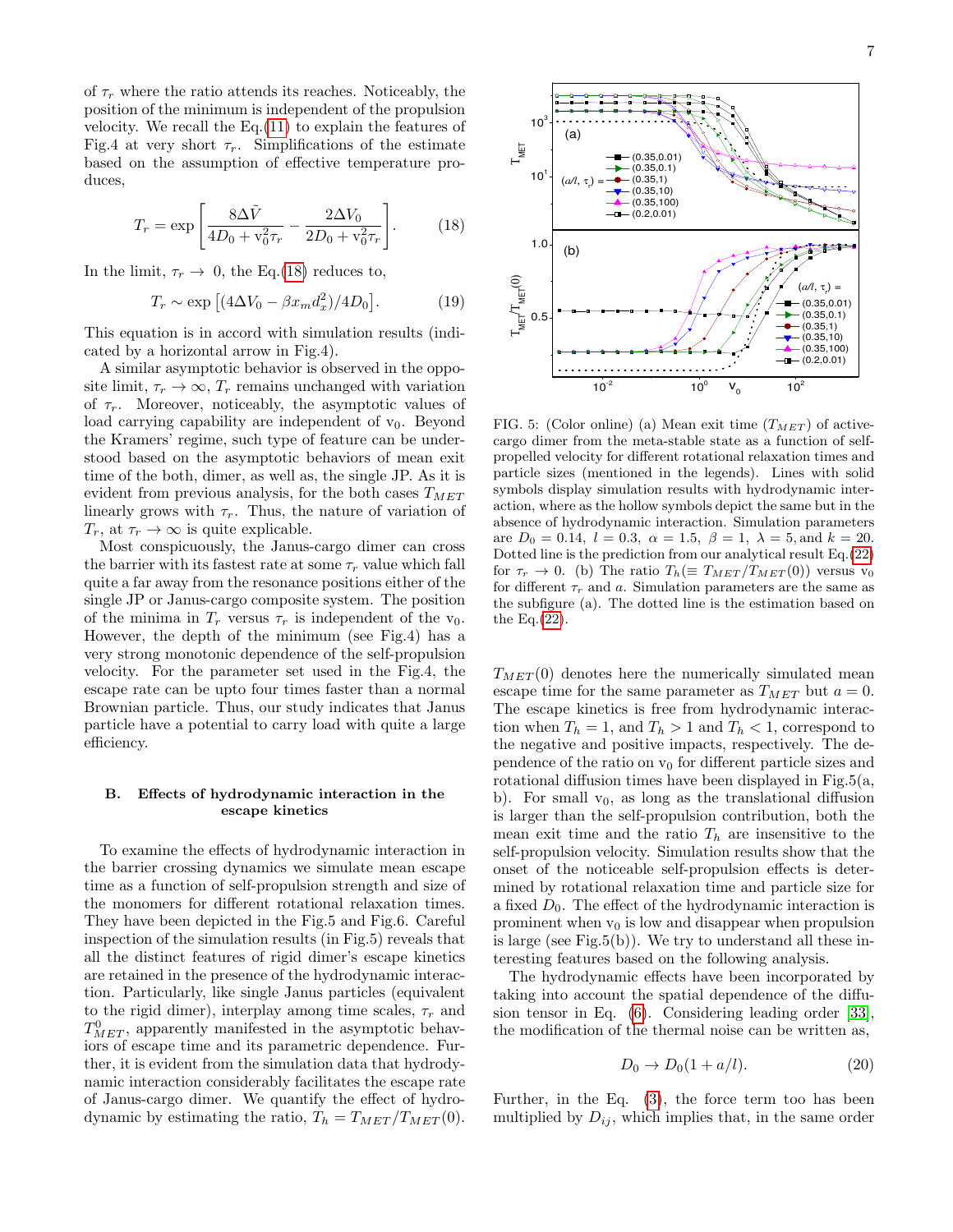

FIG. 6: (Color online)  $T_{MET}$  as a function of a for different rotational relaxation times and self-propelled velocities as mentioned in the legends. Simulation parameters are  $D_0 = 0.14$ ,  $l = 0.3$ ,  $\alpha = 1.5$ ,  $\beta = 1$ ,  $\lambda = 5$ , and  $k = 20$ . Dotted line is the prediction based on the Eq.[\(22\)](#page-7-0) for  $\tau_r \to 0$ .

of  $a/l$ , the self-propulsion velocity must also be rescaled as

$$
v_0 \to v_0(1 + a/l). \tag{21}
$$

The hydrodynamic corrections to the translational diffusion and self-propulsion lead to modification of diffusivity of the composite system and hence effective temperature which activate the dimer to cross the barrier. The effective temperature can be expressed as,

<span id="page-7-0"></span>
$$
T_{eff} = \frac{D_d(1 + a/l)}{k_B} \left[ 1 + \frac{v_d^2(1 + a/l)^2 \tau_r}{2D_d(1 + a/l)\left(\tilde{\alpha}\tau_r + 1\right)} \right]. (22)
$$

As mentioned earlier, in the context of escape kinetics, the concept of effective temperature is meaningful when the  $\tau_r$  is much smaller than any relevant time scale. Thus, using Eq.[\(11\)](#page-4-2) and Eq.[\(12\)](#page-4-0) one can capture some features of  $T_h$  versus  $v_d$  shown in the Fig.5(b). In case of passive dimer,  $v_d = 0$ ,

$$
T_h = \exp\left[-\frac{\Delta \tilde{V}}{D_d \left(1 + l/a\right)}\right].\tag{23}
$$

This value can be compared with the simulation results. In the opposite limit,  $D_0 = 0$  or  $D_0 \ll v_d$ ,

$$
T_h = \exp\left[\frac{2\Delta\tilde{V}}{\mathbf{v}_d^2 \tau_r} \left(\frac{1}{(1 + a/l)^2} - 1\right)\right].\tag{24}
$$

In the low self-propulsion limit dynamics is guided by the thermal fluctuations and  $T_h$  becomes insensitive to the both  $v_0$  and  $\tau_r$ . As soon as the self-propulsion contribution surpasses the translational diffusion,  $T<sub>h</sub>$  starts increasing very slowly with increase of  $v_0$  or  $\tau_r$ . After a certain value of  $v_d$ , the effect of hydrodynamic interaction starts getting weaker and almost disappear at  $v_d \to \infty$ . This type of behavior can be understandable recalling

that the dimer length  $l$  is not fixed. The force acting on the one monomer elongate equilibrium bond length. Neglecting rotational corrections and assuming steady propulsion conditions, the force balance condition yields,  $l(v_0) = 1 + v_0/2k$ . As a result, on increasing  $v_0$  the ratio  $a/l(v_0)$  tends to vanish and so does the hydrodynamic effect disappear on the active dimer's escape kinetics.

Figure 6 depicts a very slow enhancement of escape rate with increase of the particle size in the fast rotational relaxation regime. However, for large self-propulsion and slow rotational dynamics the escape kinetics becomes insensitive to the hydrodynamics. Our analytic estimates qualitatively corroborate all these features of simulation results (see Fig.5(b) and Fig.6). However, discrepancy in quantitative level may be attributed to the slight modification of potential energy surface. This is expected as the meta-stable potential contributes to the force term in the Eq. [\(3\)](#page-1-1) which has been multiplied by  $D_{ij}$ .

Figure 5 and 6 give a clear picture on interplay between hydrodynamic interaction and rotational relaxation time. In the rigid dimer limit, for a given selfpropulsion strength,  $T_h$  is a monotonically deceasing function of  $\tau_r$ . This may imply that for fast rotational motion, components of dimer are quick enough to be arranged in the velocity field in such a way that enhances diffusion of the composite system in comparison to the same in the absence of the HI. Further, for very large selfpropulsion limit the movement of passive particles guided by directional motion (persists up to a distance  $\tau_r v_0/2$ ), but the equilibrium distance between two monomer considerably enhanced. Thus, in the composite system, the cargo follows the engine (JP) as if without facing any hydrodynamic interaction.

### IV. CONCLUSION

We numerically investigated details of escape kinetics of a Janus particle carrying a cargo from the minimum of a meta-stable state. We exploit rigid dimer approximation (which allows us to reduce a two-particle problem to two one particle problems) to better understand the essential features of escape mechanisms. Three different regimes of the correlation time of self-propelled velocity along with hydrodynamic interaction have been analyzed separately. For very fast rotational diffusion, the escape rate can be simplified to a simple Kramers' problem of a passive particle with an effective temperature. On the other hand, when the rotational relaxation is very slow, escape rate of a rigid dimer can again be estimated based on conventional flux over population method with an adiabatic approximation. In the intermediate regime of rotational relaxation, a resonant activation like behavior, manifested by appearance of a minimum in  $T_{MET}$ versus  $\tau_r$ . This type of resonance is attributed to synchronization between the noise-induced hopping event of the dimer and the orientational relaxation of the selfpropelled velocity.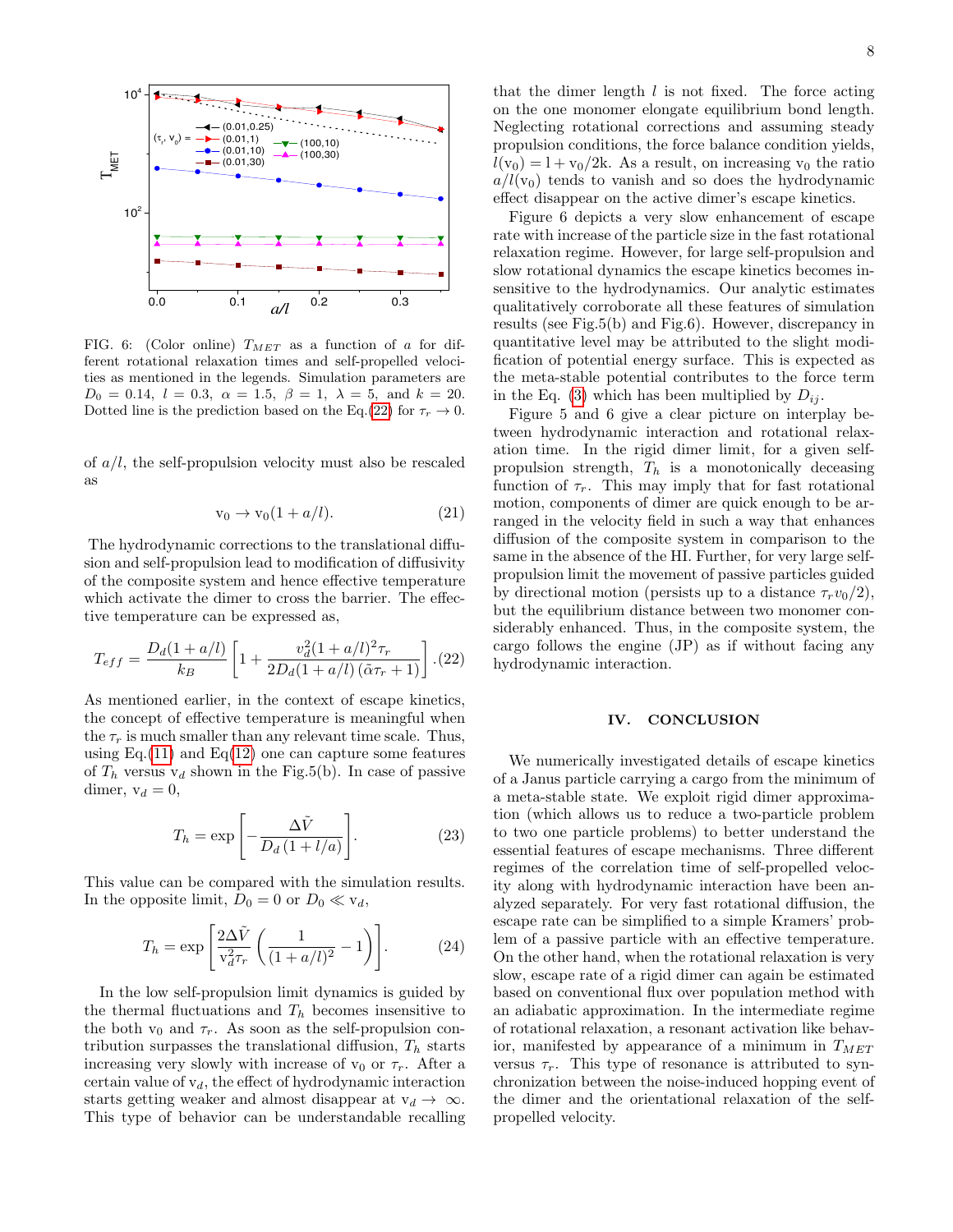|                              | Fast rotational relaxation.                 | Intermediate regime of                   | Slow rotational relaxation,     |
|------------------------------|---------------------------------------------|------------------------------------------|---------------------------------|
|                              | $T_{MET}^0 \gg \tau_r$                      | rotational relaxation.                   | $T_{MET}^0 \ll \tau_r$          |
|                              |                                             | $T^0_{MET}\sim \tau_r$                   |                                 |
| $T_{MET}$ without HI in      | Reaches to the limiting value,              | Position of minima in $T_{MET}^0$ vs     | Reaches to a $v_0$ dependent    |
| the Kramers' regime.         | $T_{MET}^0$ , which is independent of       | $\tau_r$ is independent of $v_0$ but its | asymptotic value.               |
|                              | both $v_0$ and $\tau_r$ .                   | dept is a monotonic function of $v_0$ .  |                                 |
| $ T_{MET}$ without HI beyond | Like in Kramers' regime, $T_{MET}$          | Position of $v_0$ dependent              | Grows linearly with $\tau_r$ as |
| the Kramers' regime.         | reaches to a $v_0$ independent              | minima can be predicted                  | per Eq. $(16)$ .                |
|                              | asymptotic value.                           | using Eq. $(17)$ .                       |                                 |
| Effect of HI on exit         | Features are similar to without HI.         | Position of minimum remains              | In Kramers' regime, $T_{MET}$   |
| time.                        | but $T_{MET}$ is reduced to a large extent. | unaltered both in the                    | reaches to a asymptotic         |
|                              | However, for large $v_0$ effect of HI       | Kramers' regime and beyond               | value which is function of      |
|                              | disappears.                                 | it.                                      | both, $v_0$ and $a$ .           |

TABLE I: Summary of parametric dependence of  $T_{MET}$  in the various limiting situations of rigid dimer

Note:  $T_{MET}$  – mean exit time,  $T_{MET}^0$  – mean exit time in absence of self-propulsion, HI – hydrodynamic interaction, v<sub>0</sub> – self-propelled velocity, a –particle size.

We also extend our study to analyze escape kinetics when segments of the dimer weakly interact with substrate. This situation corresponds to escape problem with low barrier in comparison to the self-propulsion strength. Very prominent resonance minima in  $T_{MET}$ versus  $\tau_r$  and the linearly growth of mean exit time with  $\tau_r$  in the asymptotic regime, are two apparent distinct features in this regime. Interestingly, the ratio of escape rates,  $T_r$ , passes through a maximum which falls far away from the synchronization points (either of dimer or the single JP) of resonant activation. Further, hydrodynamic interaction enhances escape rate to a considerable extent. Its effect is more pronounced at low self-propulsion strength and at some intermediate regime of rotational relaxation time. Important simulation results have been summarized in the Table 1. We hope all these simulation results will be useful to synthesis suitable JPs with desire transport features and to operate them in a controlled manner for potential applications in targeted drug delivery, non-invasive surgery, cleaning biological channels, separating particles etc., to name a few.

### Acknowledgements

T. D. thanks UGC, New Delhi, India, for the award of a Senior Research Fellowship. P.K.G. is supported by SERB Start-up Research Grant (Young Scientist) No. YSS/2014/000853 and the UGC-BSR Start-Up Grant No. F.3092/2015.

#### References

- <span id="page-8-0"></span>[1] S. Jiang and S. Granick (eds.), Janus Particle Synthesis, Self- Assembly and Applications (RSC, Cambridge, 2012).
- <span id="page-8-12"></span>[2] W. F. Paxton, S. Sundararajan, T. E. Mallouk, and A. Sen, Angew. Chem. Int. Ed., 2006, 45, 5420- 5429.
- [3] P. Tierno, Phys. Chem. Chem. Phys., 2014, 16, 23515-23528.
- <span id="page-8-13"></span>[4] J. G. Gibbs and Y.-P. Zhao, Appl. Phys. Lett., 2009, 94, 163104.
- <span id="page-8-1"></span>[5] J. R. Howse, R. A. L. Jones, A. J. Ryan, T. Gough, R. Vafabakhsh, and R. Golestanian, Phys. Rev. Lett., 2007, 99, 048102.
- <span id="page-8-2"></span>[6] C. Bechinger, R. Di Leonardo, H. Löwen, C. Reichhardt, G. Volpe, and G. Volpe, Rev. Mod. Phys., 2016, 88, 045006.
- <span id="page-8-7"></span>[7] S Ramaswamy, Annual Review of Condensed Matter Physics, 2010, 1, 323-345.
- <span id="page-8-3"></span>[8] D. Bhattacharyya, S. Paul, S. Ghosh, and D. S. Ray, Phys. Rev. E, 2018, 97, 042125.
- <span id="page-8-4"></span>[9] Y. Fily, A. Baskaran and M. F. Hagan, Soft Matter, 2014, 10, 5609-5617.
- <span id="page-8-14"></span>[10] G. Volpe, I. Buttinoni, D. Vogt, H.-J. Kummerer, and C. Bechinger, Soft Matter, 2011, 7, 8810-8815.
- <span id="page-8-5"></span>[11] S. J. de Carvalho, R. Metzler and A. G. Cherstvy, Phys. Chem. Chem. Phys., 2014, 16, 15539-15550.
- <span id="page-8-8"></span>[12] Y. Fily and M. C. Marchetti, Phys. Rev. Lett., 2012, 108, 235702.
- <span id="page-8-9"></span>[13] I. Buttinoni, J. Bialke, F. Kümmel, H. Löwen, C. Bechinger, and T. Speck, Phys. Rev. Lett., 2013, 110, 238301.
- <span id="page-8-6"></span>[14] P. K. Ghosh, J. Chem. Phys., 2014, **141**, 061102.
- <span id="page-8-10"></span>[15] P. K. Ghosh, V. R. Misko, F. Marchesoni, and F. Nori, Phys. Rev. Lett., 2013, 110, 268301.
- <span id="page-8-11"></span>[16] B. Ai and J-C. Wu J. Chem. Phys., 2014, 140, 094103.
- [17] S. Lu, Y. Ou, B. Ai, Physica A: Statistical Mechanics and its Applications, 2017, 482, 501-506.